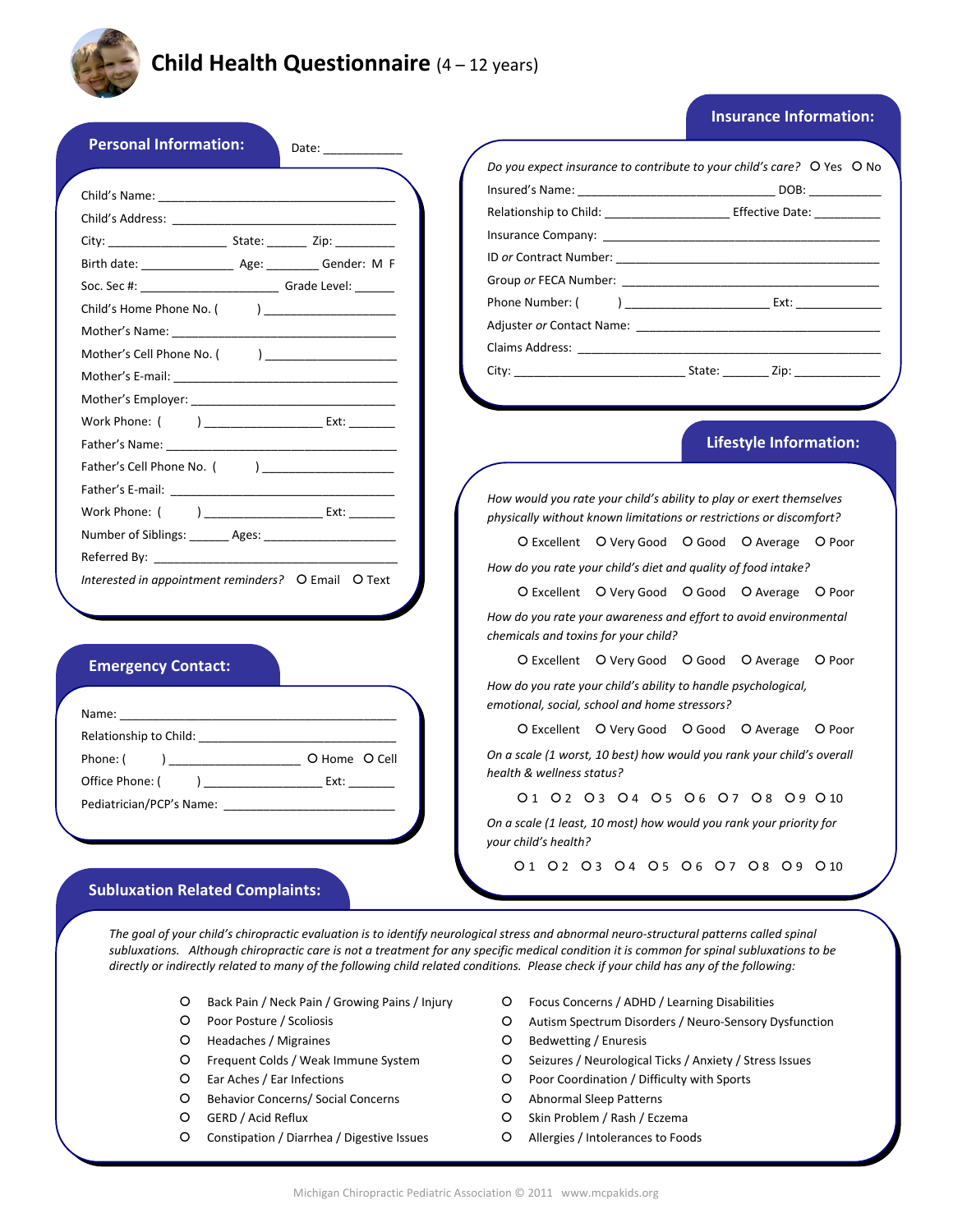# Child's Name: \_\_\_\_\_\_\_\_\_\_\_\_\_\_\_\_\_\_\_\_ Date: \_\_\_\_\_\_\_\_\_  **Pregnancy and Peri‐Natal History:**

*Please provide us with information as it relates to your pregnancy with this child by checking all that apply:*

- O Accident While Pregnant  $\overline{O}$  Fetal Monitoring  $\overline{O}$  Cancer
- 
- 
- | Breech/Abnormal Position | Hypertension
- O Chemical Exposure  $\overline{O}$  Rupture of Membranes  $\overline{O}$  Genetic Disorder
- O Frequent Ultrasounds C Pitocin Administered C Dinknown/ Adopted
- | Genetic Testing
- | Gestational Diabetes
- O Group-B Strep Positive
- O Hypertension
- O Bacterial or Viral Infection
- | Yeast/fungal Infection
- O Morning Sickness/Nausea
- O Placenta Abruptio
- O Placenta Previa
- | Poor Nutrition
- O Pre-Eclampsia
- O Prescription Medication
- | Radiation Exposure
- O Recreational Drug Use
- | Rhogam Injection
- O Swelling or Edema
- O Pre-Natal Vitamins
- O Unknown/Adopted

#### *Please check all that apply in regards to your child's vaccine history:*

- O Up-to-Date
- O Partial
- O Delaying
- O Conscientious Objector
- O Concerned/Unknown
- | Vaccine Reaction(s)

*Please check all that apply in regards to your labor and the birth process with this child:*

- Fetal Monitoring
- | Breech/Abnormal Position
- O Amniocentesis **D** Cord Around Neck **Diabetes D** Diabetes
	- | Labor Induced
	- | Rupture of Membranes
	-
	- | Long and/or Difficult Labor
	- O Antibiotics Administered
	- | Pain Medication
	- | Epidural
	- | Lack of Fetal Decent
	- | Lack of Progression
	- | Fetal Distress
	- O Meconium
	- | Forceps
	- O Suction Device
	- O Obstetrical Pulling
	- O Cesarean Section

*Choose all that apply to your child as a newborn:*

- O Premature
- O Poor Sleeping
- O Jaundice
- | Low APGAR Score
- | Failure to Thrive
- O Colic
- O Resuscitation Required
- O Prolonged Cranial Distortion
- | Difficulty Nursing/Latching
- | Meconium Aspiration
- O Antibiotic Administered
- O Circumcised
- | Breast Fed
- | Formula Fed

# **Family History:**

- | Arthritis
- 
- O Alcohol Consumption **O Breech/Abnormal Position C** Cardiovascular/ Heart Disease
	-
	-
	-
	-

# **Developmental & Neurosensory**

*Please answer the following questions as it pertains (Frequent, Occasionally or Rarely) to your child's behaviors:*

| <b>Question:</b>                     |  | Freq |   | Occ Rare |
|--------------------------------------|--|------|---|----------|
| 1a. Avoids busy places/crowds?       |  | O    | O | O        |
| 1a. Dislikes tags & tight clothes?   |  | O    | O | O        |
| 1s. Unaware of being banged into?    |  | O    | O | O        |
| 1s. Unable to keep hands to self?    |  | O    | O | O        |
| 2a. Dislikes strong smelling things? |  | O    | O | O        |
| 2s. Constantly smells everything?    |  | O    | O | O        |
| 3a. Covers ears to avoid noises?     |  | O    | O | $\circ$  |
| 3s. Seems to ignore you often?       |  | O    | O | O        |
| 4a. Has difficulty/avoids reading?   |  | O    | O | O        |
| 4a. Hesitates to climb/use stairs?   |  | O    | O | O        |
| 4a. Dislikes/avoids bright lights?   |  | O    | O | O        |
| 4s. Squints/turns head to see?       |  | O    | O | O        |
| 5a. Gets motion sickness easily?     |  | O    | O | O        |
| 5a. Avoids movement activities?      |  | O    | O | O        |
| 5s. Difficulty sitting still?        |  | O    | O | O        |
| 5s. Loves to spin, jump & swing?     |  | O    | O | O        |
| 6a. Difficult to hop / skip / jump?  |  | O    | O | O        |
| 6a. Frequently appears clumsy?       |  | O    | O | O        |
| 6s. Likes heavy blankets?            |  | O    | O | O        |
| 6s. Frequently kicks/taps things?    |  | O    | O | O        |
| Dislikes playing in groups?<br>7а.   |  | O    | O | O        |
| 7a. Doesn't express needs well?      |  | O    | O | O        |
| 7s. Is advanced academically?        |  | O    | O | O        |

# **Treatment History:**

*Please list any additional care or relative services that your child has received:*

\_\_\_\_\_\_\_\_\_\_\_\_\_\_\_\_\_\_\_\_\_\_\_\_\_\_\_\_\_\_\_\_\_\_\_\_\_\_\_\_\_\_\_\_\_\_\_\_\_\_ \_\_\_\_\_\_\_\_\_\_\_\_\_\_\_\_\_\_\_\_\_\_\_\_\_\_\_\_\_\_\_\_\_\_\_\_\_\_\_\_\_\_\_\_\_\_\_\_\_\_ \_\_\_\_\_\_\_\_\_\_\_\_\_\_\_\_\_\_\_\_\_\_\_\_\_\_\_\_\_\_\_\_\_\_\_\_\_\_\_\_\_\_\_\_\_\_\_\_\_\_ \_\_\_\_\_\_\_\_\_\_\_\_\_\_\_\_\_\_\_\_\_\_\_\_\_\_\_\_\_\_\_\_\_\_\_\_\_\_\_\_\_\_\_\_\_\_\_\_\_\_ *Please list any supplements and/or vitamins that your child is currently taking:* \_\_\_\_\_\_\_\_\_\_\_\_\_\_\_\_\_\_\_\_\_\_\_\_\_\_\_\_\_\_\_\_\_\_\_\_\_\_\_\_\_\_\_\_\_\_\_\_\_\_

\_\_\_\_\_\_\_\_\_\_\_\_\_\_\_\_\_\_\_\_\_\_\_\_\_\_\_\_\_\_\_\_\_\_\_\_\_\_\_\_\_\_\_\_\_\_\_\_\_\_ \_\_\_\_\_\_\_\_\_\_\_\_\_\_\_\_\_\_\_\_\_\_\_\_\_\_\_\_\_\_\_\_\_\_\_\_\_\_\_\_\_\_\_\_\_\_\_\_\_\_ \_\_\_\_\_\_\_\_\_\_\_\_\_\_\_\_\_\_\_\_\_\_\_\_\_\_\_\_\_\_\_\_\_\_\_\_\_\_\_\_\_\_\_\_\_\_\_\_\_\_